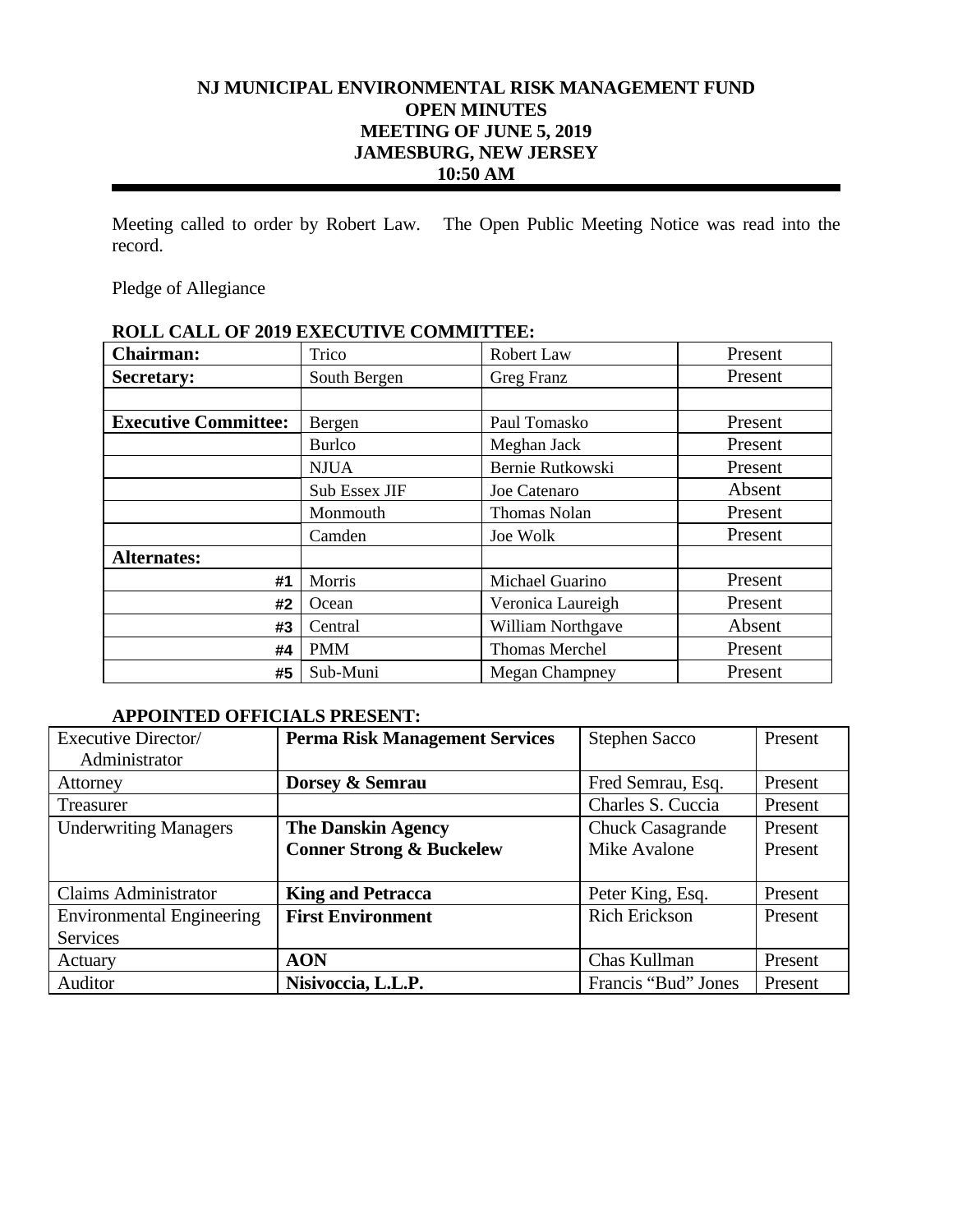#### **OTHERS PRESENT:**

David Grubb, PERMA Joseph Hrubash, PERMA Cate Kiernan, PERMA Pauline Kontomanolis, PERMA Brad Stokes, PERMA Nancy Ghani, PERMA Jason Thorpe, PERMA Tracy Lopez, PERMA Andrew Fusco, PERMA Joeen Ciannella, PERMA Jim Maley, Esq. Don Sciolaro, Bergen JIF Sunita Dahr, First Environment Paul Miola, AJG Paul Forlenza, AJG Ed Cooney, CS&B Paul Shives, JA Montgomery Danielle Sanders, JA Montgomery Frank Covelli, P.I.A. John Casagrande, Danskin Insurance Agency Alison Kelly, Danskin Insurance Agency Ezio Altamura, GJEM Otterstedt Christopher Botta, CB Claims

**APPROVAL OF MINUTES**: March 29, 2019

#### **MOTION TO APPROVE OPEN MINUTES OF MARCH 29, 2019**

**MOTION:** Commissioner Nolan **SECOND:** Commissioner Tomasko **VOTE:** 9 ayes, 0 nays, 2 abstentions Commissioner Merchel Commissioner Guarino

#### **CORRESPONDENCE :**

None

#### **TREASURER**

Mr. Cuccia presented his report and Resolution Nos. 17-19 confirming the April Bill List, 18- 19 confirming the May Bill List, and Resolution No. 19-19 approving the June Bill List as follows: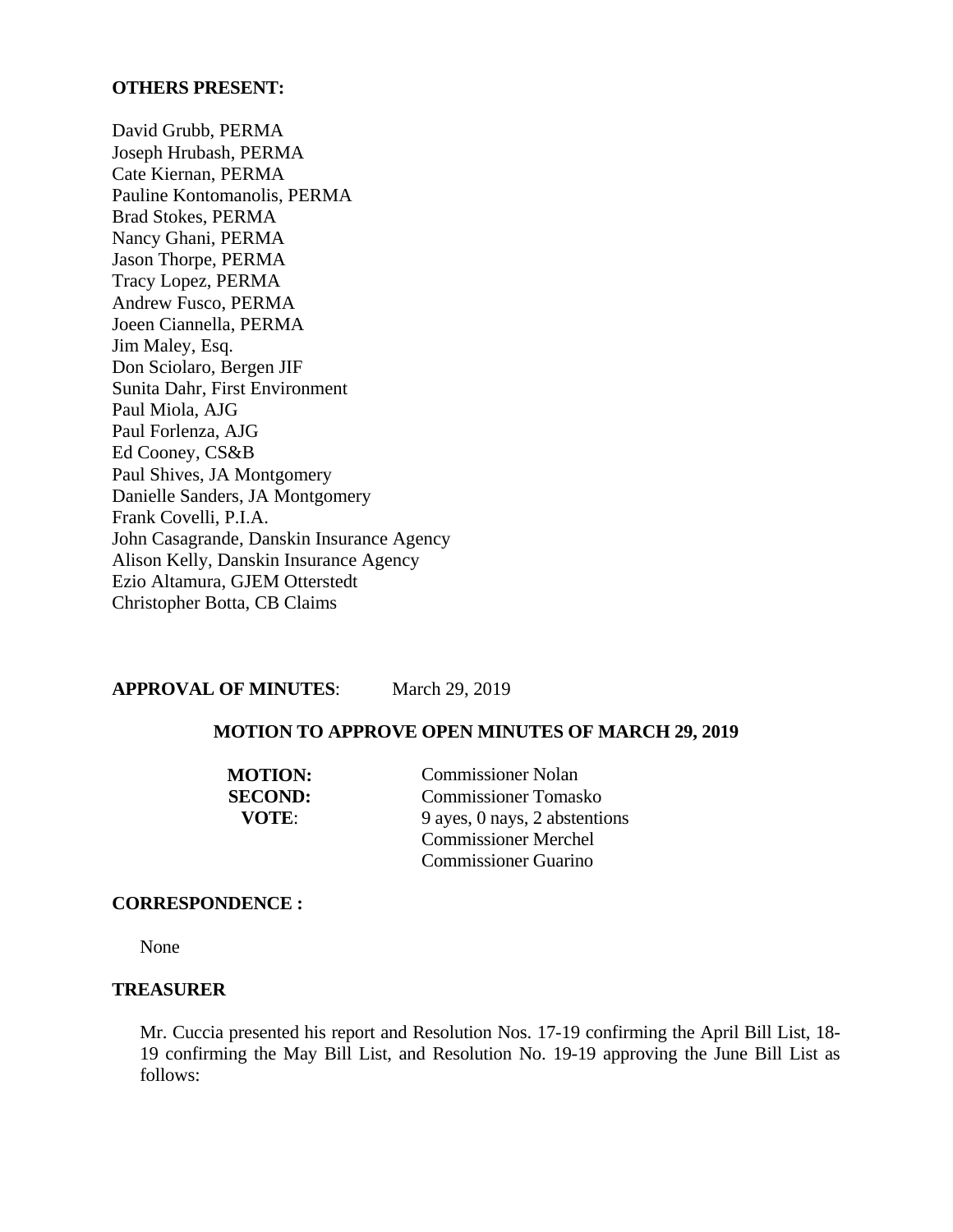#### **RESOLUTION 17-19 - APRIL BILL LIST**

| FUND YEAR AMOUNT |             |
|------------------|-------------|
| 2019             | \$96,538.88 |
| Total            | \$96,538.88 |

#### **RESOLUTION 18-19 - MAY BILL LIST**

| FUND YEAR AMOUNT |             |
|------------------|-------------|
| 2019             | \$89,320.44 |
| <b>Total</b>     | \$89,320.44 |

#### **RESOLUTION 19-19 - JUNE BILL LIST**

| FUND YEAR AMOUNT |              |
|------------------|--------------|
| 2018             | \$15,958.00  |
| 2019             | \$87,680.70  |
| <b>Total</b>     | \$103,638.70 |

#### **MOTION TO APPROVE PAYMENT OF BILLS - RESOLUTION NOS. 17- 19, 18-19 AND 19-19**

| <b>MOTION:</b>         | <b>Commissioner Champney</b> |
|------------------------|------------------------------|
| <b>SECOND:</b>         | <b>Commissioner Laureigh</b> |
| <b>ROLL CALL VOTE:</b> | Unanimous                    |

#### **EXECUTIVE DIRECTOR/ADMINISTRATOR:**

**AUDITOR AND ACTUARY YEAR-END REPORTS -** Mr. Sacco referred to the Audit Report as of December 31, 2018 that was emailed to the Executive Board prior to the meeting. He informed the Board that Mr. Jones from Nisivoccia and Company was present at the meeting to review the Audit Report. Mr. Jones began by reviewing the Statement of Revenue, Expenses and Changes in Net Position breakdown contained within the audit report. He informed the Board that the Fund has just over \$20 million in Net Position and is excellent financial condition as of the end of 2018. Mr. Jones then referred to the Auditors' Management Report which was also distributed to the Executive Board prior to the start of the meeting. He indicated that there were no findings or recommendations. Following Mr. Jones' presentation, Mr. Sacco requested a motion to adopt the Resolution certifying the 2018 Audit and indicated that the Group Affidavit had to be executed.

> **MOTION TO APPROVE YEAR-END FINANCIALS, ADOPT RESOLUTION #20-19 AND EXECUTE GROUP AFFIDAVIT INDICATING THAT MEMBERS OF THE EXECUTIVE COMMITTEE HAVE READ THE GENERAL COMMENTS SECTION OF THE AUDIT REPORT.**

| <b>MOTION:</b>         | <b>Commissioner Tomasko</b>  |
|------------------------|------------------------------|
| <b>SECOND:</b>         | <b>Commissioner Laureigh</b> |
| <b>ROLL CALL VOTE:</b> | <b>Unanimous</b>             |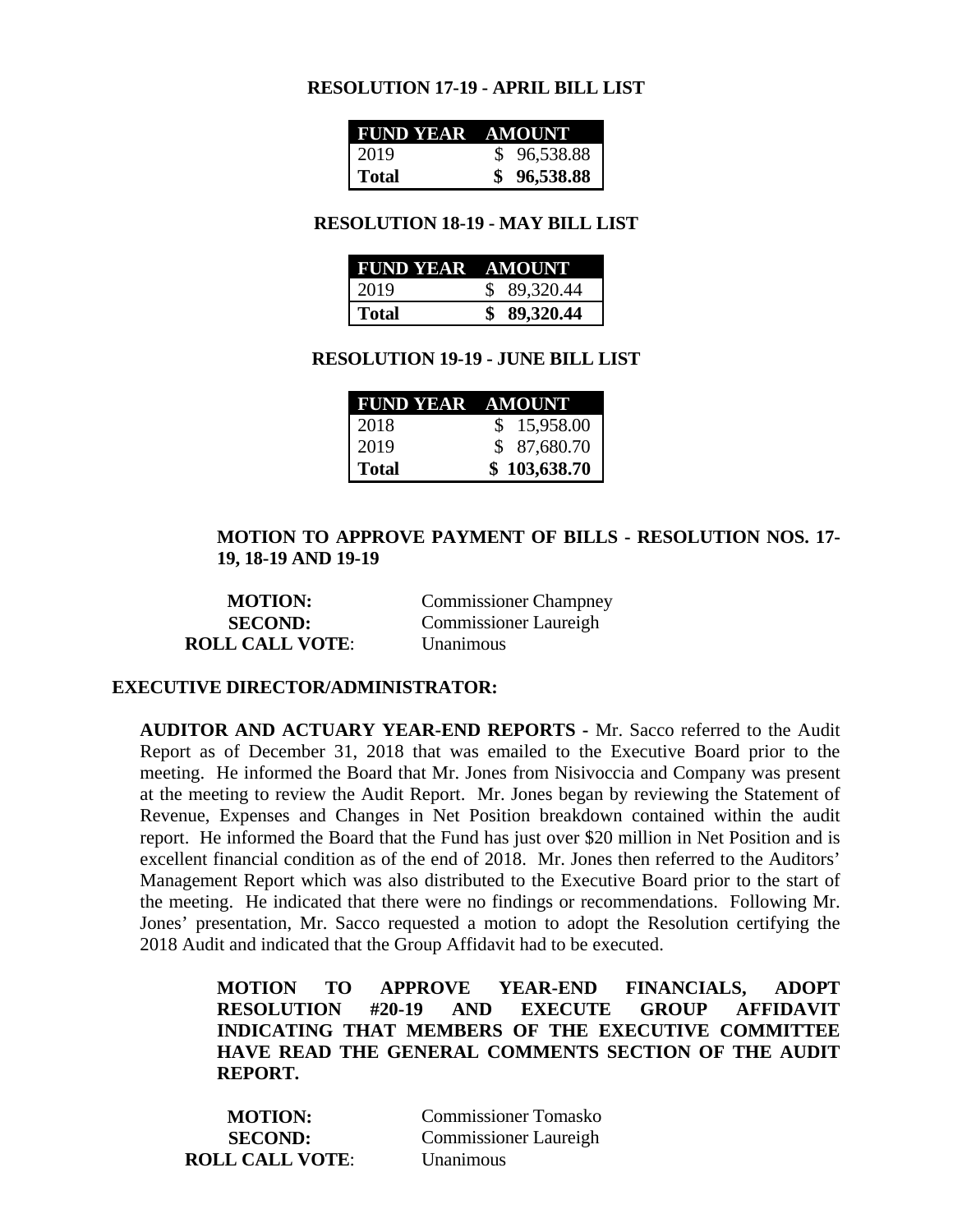**ACTUARIAL IBNR ESTIMATES –** Mr. Sacco indicated that the EJIF's Actuarial IBNR Estimates valued as of March 31, 2019 was enclosed within the agenda booklet. He noted that the Fund's actuary, Mr. Kullmann of Aon was present and asked him to give a brief report. Mr. Kullmann reported that the IBNR estimate at 3/31/19 decreased to approximately 5.78 million which translates to a reduction of the loss estimate of approximately 1 million. He advised that the loss experience for the Fund continued to be favorable in quarter 1.

**PRINCETON PUBLIC AFFAIRS GROUP CONTRACT** – Mr. Sacco informed the Board that Princeton Public Affairs Group's contract with the Fund expires on June 7, 2019. He noted that the Fund will have to begin the competitive contracting/procurement process for the position of Lobbyist Consulting Service provider as recommended by the Fund's QPA. He then referred to Resolution #21-19 which authorizes the hire of the service provider and asked for a motion to adopt.

# **MOTION TO ADOPT RESOLUTION #21-19 AUTHORIZING THE HIRING OF A LOBBYIST CONSULTING SERVICE PROVIDER THROUGH THE COMPETITIVE CONTRACTING PROCESS.**

| <b>MOTION:</b>         | <b>Commissioner Laureigh</b> |
|------------------------|------------------------------|
| <b>SECOND:</b>         | Commissioner Guarino         |
| <b>ROLL CALL VOTE:</b> | <b>Unanimous</b>             |

**2019 BILLINGS-** Mr. Sacco reported that the second installment billings will be distributed next month.

**NEXT MEETING -** Mr. Sacco reported that the next meeting of the EJIF is scheduled for Wednesday, September 4, 2019 at the Forsgate CC, Jamesburg.

**FINANCIAL FAST TRACK** – Mr. Sacco referred to Financial Fast Track as of March 31, 2019 enclosed within the agenda booklet. He reported that the statutory surplus stands at \$21.4 million and noted that the Fund is in excellent financial shape. Mr. Sacco advised that fund year 2016 is the one deficit year but noted that Fund is currently in a recovery position.

#### **ATTORNEY:**

Mr. Semrau indicated that he had nothing to report but noted there are claims to review during closed session.

#### **UNDERWRITING MANAGERS:**

Mr. Casagrande reminded the Board Fund Commissioner and Risk Managers can contact the underwriting managers to request assistance in securing protection for contaminated site specific properties. He advised that a submission was made recently on behalf of an EJIF Member for such coverage.

Mr. Casagrande reported that under new UST regulations, a full copy of the insurance contract covering the underground tank(s) in question must be provided by the EJIF in order for our members to be in compliance. He advised that all policies for 2019 were sent out in early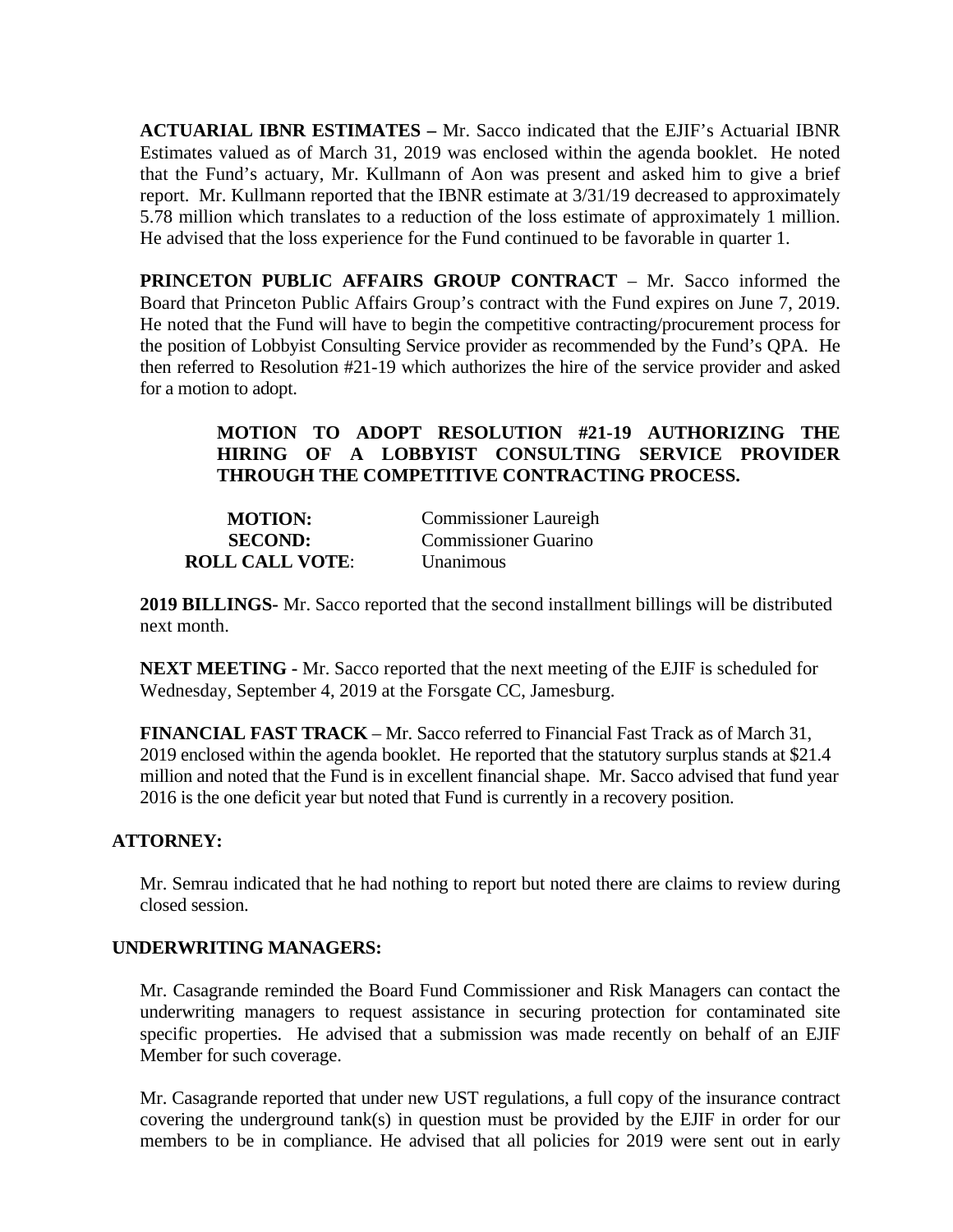January and noted that his office continues to satisfy requests for copies of storage tank forms and assistance in completing NJDEP renewal forms for USTs.

Lastly, Mr. Casagrande informed the Board that the underwriting managers continue to work regularly with the Executive Director, the Fund Claims Attorney & Fund Engineers in resolving coverage positions for EJIF members. He noted that recently, the issue of a possible recovery under the 2006 EJIF Reinsurance Form underwritten by Zurich, may be coming to fruition as the recovery of insurance company settlements is nearing completion.

## **ENVIRONMENTAL ENGINEERING:**

Mr. Erickson reported that the NJWEA Education Committee has put together a series of seminars on air pollution issues, including a free mathematical model of sea level rise. He noted that information on the seminars are posted on the EJIF website.

Lastly, Mr. Erickson reported that his office has been addressing SPCC federal requirements for spill prevention inquiries by the membership. He advised that a Risk Manager has requested that the next EJIF seminar series focus on SPCC training. Mr. Erickson advised that SPCC training is supposed to be specific to the member's facility, tanks, personnel, and equipment, but noted that the seminar would be a basic training and lesson plan.

# **MOTION TO APPROVE SPCC TRAINING AS THE TOPIC FOR THE NEXT EJIF SEMINAR SERIES.**

| <b>MOTION:</b>         | <b>Commissioner Rutkowski</b> |
|------------------------|-------------------------------|
| <b>SECOND:</b>         | <b>Commissioner Wolk</b>      |
| <b>ROLL CALL VOTE:</b> | <i>Unanimous</i>              |

#### **OLD BUSINESS:**

None.

#### **NEW BUSINESS:**

None.

#### **MEETING OPENED TO PUBLIC FOR COMMENT:**

Mr. Altamura thanked the Board for their consideration on the SPCC training seminar.

## **PUBLIC COMMENT PORTION OF THE MEETING CLOSED CLOSED SESSION:**

## **MOTION FOR EXECUTIVE SESSION TO DISCUSS CLAIMS AND POTENTIAL LITIGATION.**

| <b>MOTION:</b> | <b>Commissioner Laureigh</b> |
|----------------|------------------------------|
| <b>SECOND:</b> | Commissioner Wolk            |
| VOTE:          | Unanimous                    |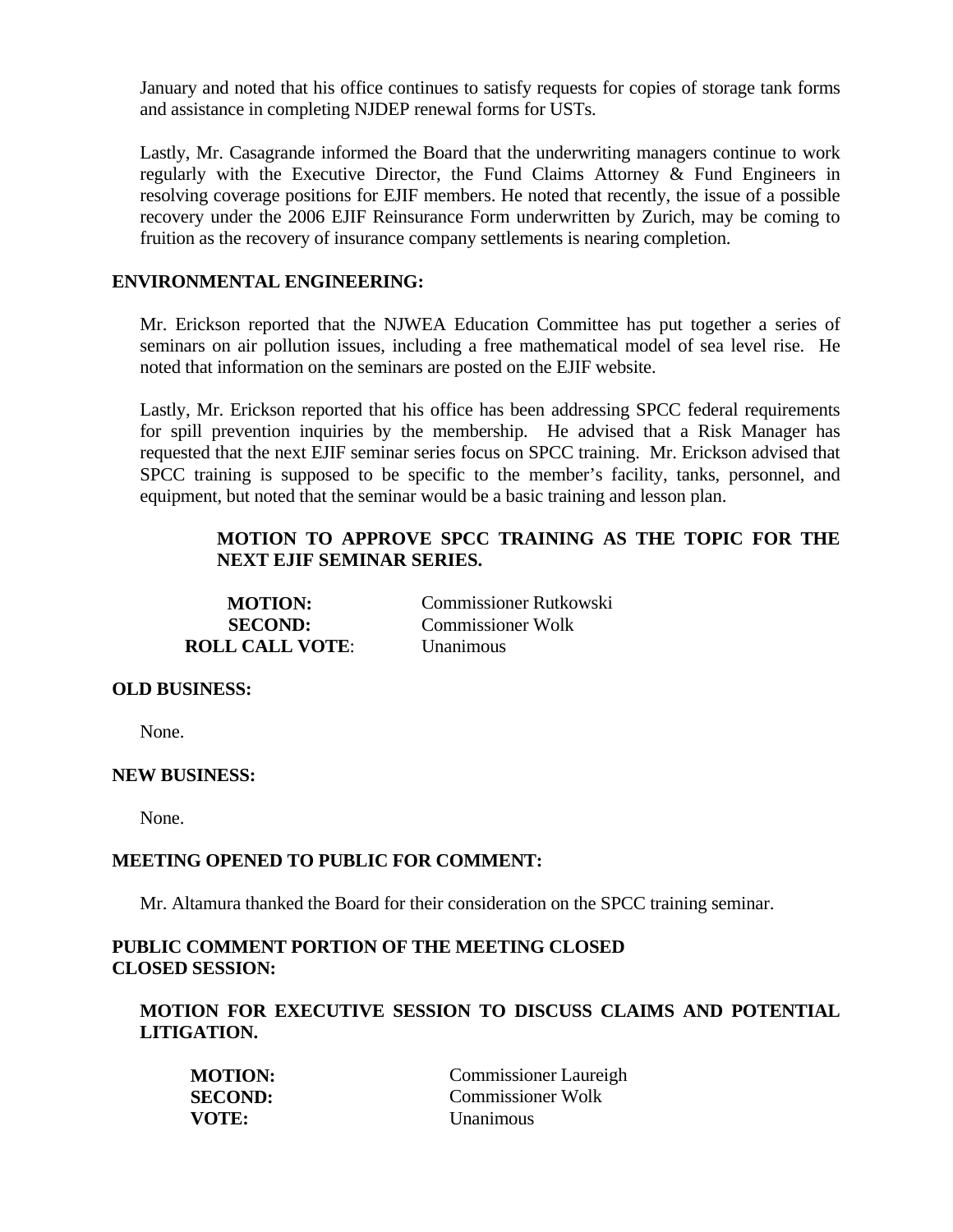## **MOTION TO RETURN TO OPEN SESSION**

| <b>MOTION:</b> | <b>Commissioner Champney</b> |
|----------------|------------------------------|
| <b>SECOND:</b> | Commissioner Laureigh        |
| <b>VOTE:</b>   | <b>Unanimous</b>             |

#### **MOTION TO APPROVE THE PARS AS PRESENTED DURING CLOSED SESSION**

| <b>MOTION:</b>         | <b>Commissioner Wolk</b>      |
|------------------------|-------------------------------|
| <b>SECOND:</b>         | <b>Commissioner Rutkowski</b> |
| <b>ROLL CALL VOTE:</b> | Unanimous                     |

## **MOTION TO ADJOURN MEETING**

**VOTE**: Unanimous

**MOTION:** Commissioner Jack **SECOND:** Commissioner Champney

Meeting Adjourned: 11:15 AM

*Next Meeting*: **September 2019 Forsgate CC Jamesburg, NJ** 

*Respectfully submitted,*

Prepared by Jason D. Thorpe, Assistant Secretary

\_\_\_\_\_\_\_\_\_\_\_\_\_\_\_\_\_\_\_\_\_\_\_\_\_\_\_\_\_\_\_\_\_\_\_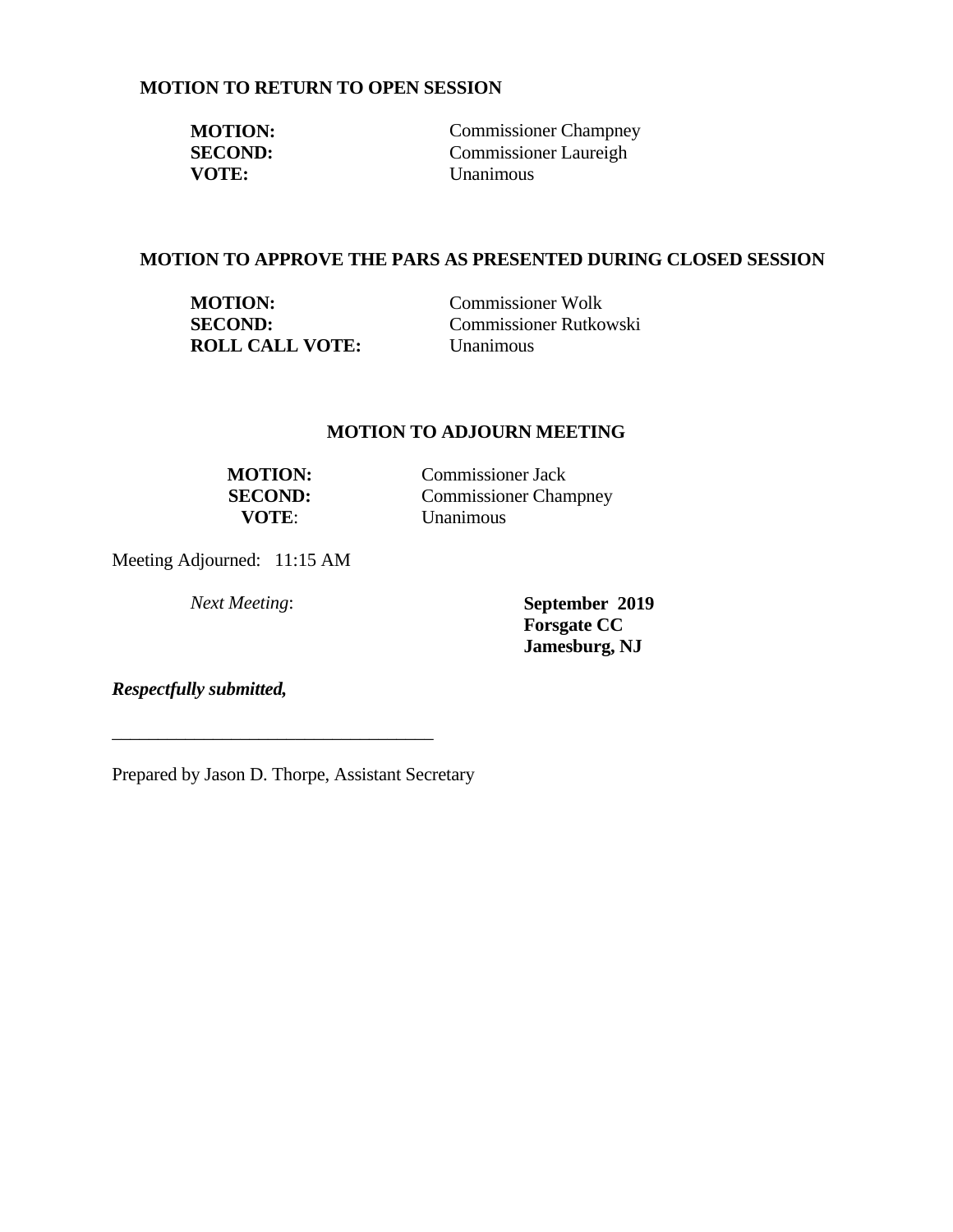## **NEW JERSEY MUNICIPAL ENVIRONMENTAL RISK MANAGEMENT FUND BILLS LIST**

#### **Resolution No. 17-19 APRIL 2019**

**WHEREAS,** the Treasurer has certified that funding is available to pay the following bills**:** 

**BE IT RESOLVED** that the New Jersey Municipal Environmental Risk Management Fund's Executive Board, hereby authorizes the Fund treasurer to issue warrants in payment of the following claims; and

**FURTHER**, that this authorization shall be made a permanent part of the records of the Fund.

| <b>FUND YEAR 2019</b><br><b>Check Number</b> | <b>Vendor Name</b>             | <b>Comment</b>                     | <b>Invoice Amount</b> |
|----------------------------------------------|--------------------------------|------------------------------------|-----------------------|
| 001355                                       |                                |                                    |                       |
| 001355                                       | PERMA RISK MANAGEMENT SERVICES | POSTAGE 3/19                       | 1.00                  |
| 001355                                       | PERMA RISK MANAGEMENT SERVICES | <b>EXECUTIVE DIRECTOR FEE 4/19</b> | 25,363.74             |
| 001355                                       | PERMA RISK MANAGEMENT SERVICES | POSTAGE 2/19                       | 4.00                  |
| 001356                                       |                                |                                    | 25,368.74             |
| 001356                                       | <b>DORSEY &amp; SEMRAU</b>     | ATTORNEY FEE - 2ND OTR 2019        | 20,812.58             |
|                                              |                                |                                    | 20,812.58             |
| 001357                                       |                                |                                    |                       |
| 001357                                       | <b>CHARLES CUCCIA</b>          | <b>TREASURER FEE 4/19</b>          | 1,673.08              |
|                                              |                                |                                    | 1,673.08              |
| 001358                                       |                                |                                    |                       |
| 001358                                       | PRINCETON PUBLIC AFFAIRS GROUP | <b>GOV AFFAIRS REP 3/19</b>        | 3,750.00              |
|                                              |                                |                                    | 3,750.00              |
| 001359<br>001359                             | DANSKIN INSURANCE AGENCY INC   | <b>UNDERWRITING FEE 4/19</b>       | 20,089.00             |
|                                              |                                |                                    | 20,089.00             |
| 001360                                       |                                |                                    |                       |
| 001360                                       | ALLSTATE INFORMATION MANAGEMNT | ACCT#736 - ARC & STOR - 2.28.19    | 27.73                 |
|                                              |                                |                                    | 27.73                 |
| 001361                                       |                                |                                    |                       |
| 001361                                       | FIRST ENVIRONMENT, INC.        | PROFESSIONAL SERVICES 2.19         | 15,317.75             |
| 001361                                       | FIRST ENVIRONMENT, INC.        | PROFESSIONAL SERVICES FOR 1.19     | 9,500.00              |
|                                              |                                |                                    | 24,817.75             |
|                                              |                                | <b>Total Payments FY 2019</b>      | 96,538.88             |

# **TOTAL PAYMENTS ALL FUND YEARS \$96,538.88**

Chairperson

\_\_\_\_\_\_\_\_\_\_\_\_\_\_\_\_\_\_\_\_\_\_\_\_\_\_\_\_\_\_\_\_\_\_\_

Attest: \_\_\_\_\_\_\_\_\_\_\_\_\_\_\_\_\_\_\_\_\_\_\_\_\_\_\_\_\_\_\_\_\_\_\_\_ Dated: \_\_\_\_\_\_\_\_\_\_\_\_\_\_\_\_\_\_\_\_\_\_\_\_\_\_\_\_\_\_ I hereby certify the availability of sufficient unencumbered funds in the proper accounts to fully pay the above claims.

> \_\_\_\_\_\_\_\_\_\_\_\_\_\_\_\_\_\_\_\_\_\_\_\_\_\_\_\_\_\_\_\_\_ Treasurer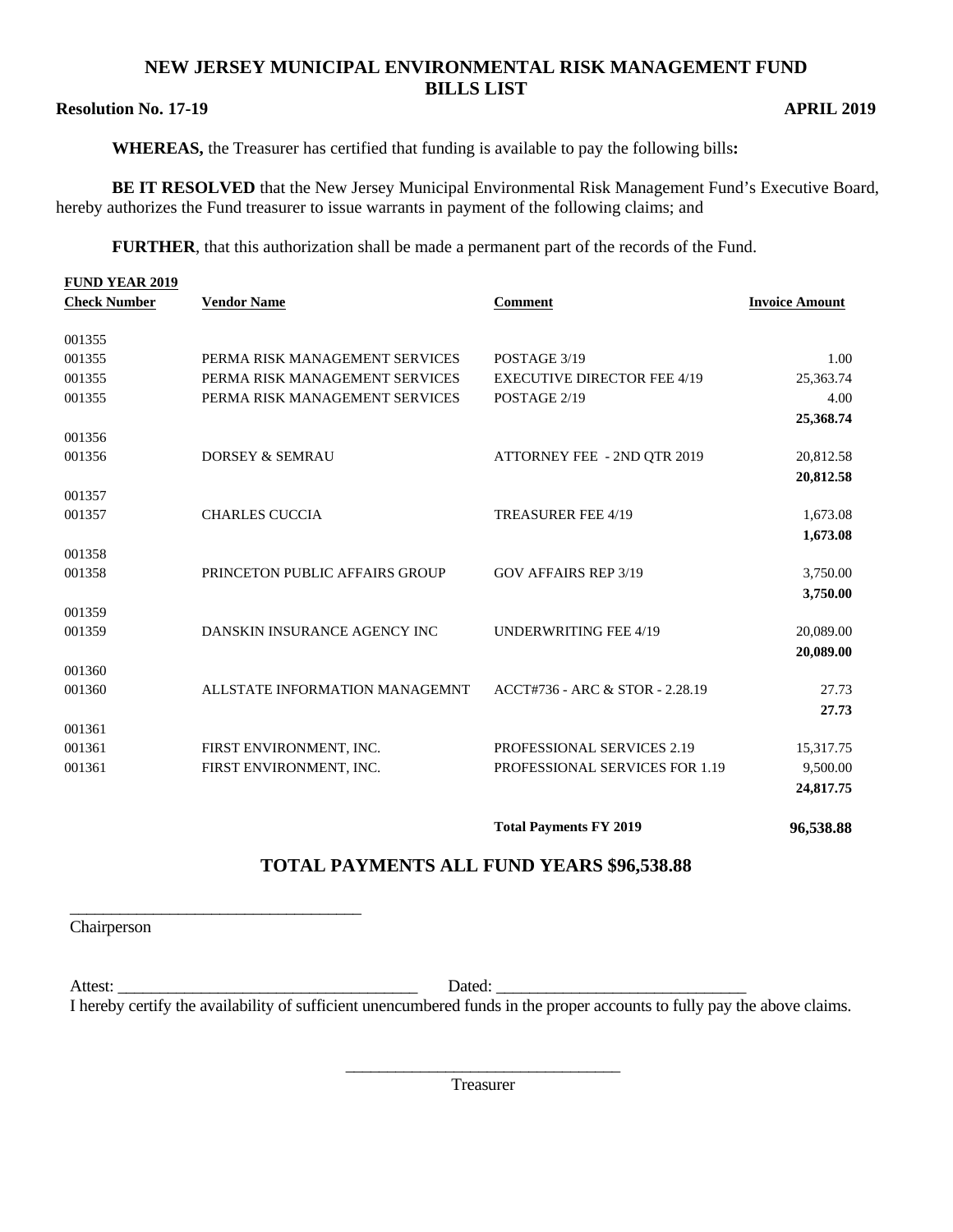# NEW JERSEY MUNICIPAL ENVIRONMENTAL RISK MANAGEMENT FUND **BILLS LIST**

#### Resolution No. 18-19

**MAY 2019** 

WHEREAS, the Treasurer has certified that funding is available to pay the following bills:

BE IT RESOLVED that the New Jersey Municipal Environmental Risk Management Fund's Executive Board, hereby authorizes the Fund treasurer to issue warrants in payment of the following claims; and

FURTHER, that this authorization shall be made a permanent part of the records of the Fund.

| <b>FUND YEAR 2019</b><br><b>Check Number</b> | Vendor Name                         | Comment                              | <b>Invoice Amount</b> |
|----------------------------------------------|-------------------------------------|--------------------------------------|-----------------------|
| 001362<br>001362                             | PERMA RISK MANAGEMENT SERVICES      | <b>EXECUTIVE DIRECTOR 5/19</b>       | 25,363.74             |
| 001363<br>001363                             | <b>CHARLES CUCCIA</b>               | <b>TREASURER FEE 5/19</b>            | 25,363.74<br>1,673.08 |
| 001364<br>001364                             | PRINCETON PUBLIC AFFAIRS GROUP      | PROFESSIONAL SERVICES 4/19           | 1,673.08<br>3,750.00  |
| 001365<br>001365                             | DANSKIN INSURANCE AGENCY INC        | UNDERWRITING FEE 5/19                | 3,750.00<br>20,089.00 |
| 001366<br>001366                             | SHERATON ATLANTIC CITY              | DEPOSIT FOR NOVEMBER 5/19            | 20,089.00<br>500.00   |
| 001367<br>001367                             | ALLSTATE INFORMATION MANAGEMNT      | ACCT#736 - ARC & STOR - 3.31.19      | 500.00<br>27.73       |
| 001368<br>001368                             | FIRST ENVIRONMENT, INC.             | PROFESSIONAL SERVICES 3/19           | 27.73<br>35,014.22    |
| 001369<br>001369                             | <b>CONNER STRONG &amp; BUCKELEW</b> | POSITION BOND 5/19-5/20              | 35,014.22<br>2,486.00 |
| 001370<br>001370                             | THE CANNING GROUP LLC               | QPA SERVICES 4/19                    | 2,486.00<br>416.67    |
|                                              |                                     | <b>Total Payments FY 2019</b>        | 416.67<br>89.320.44   |
|                                              |                                     | <b>TOTAL PAYMENTS ALL FUND YEARS</b> | \$89,320.44           |

Chairperson

Attest:

Dated:

I hereby certify the availability of sufficient unencumbered funds in the proper accounts to fully pay the above claims.

Treasurer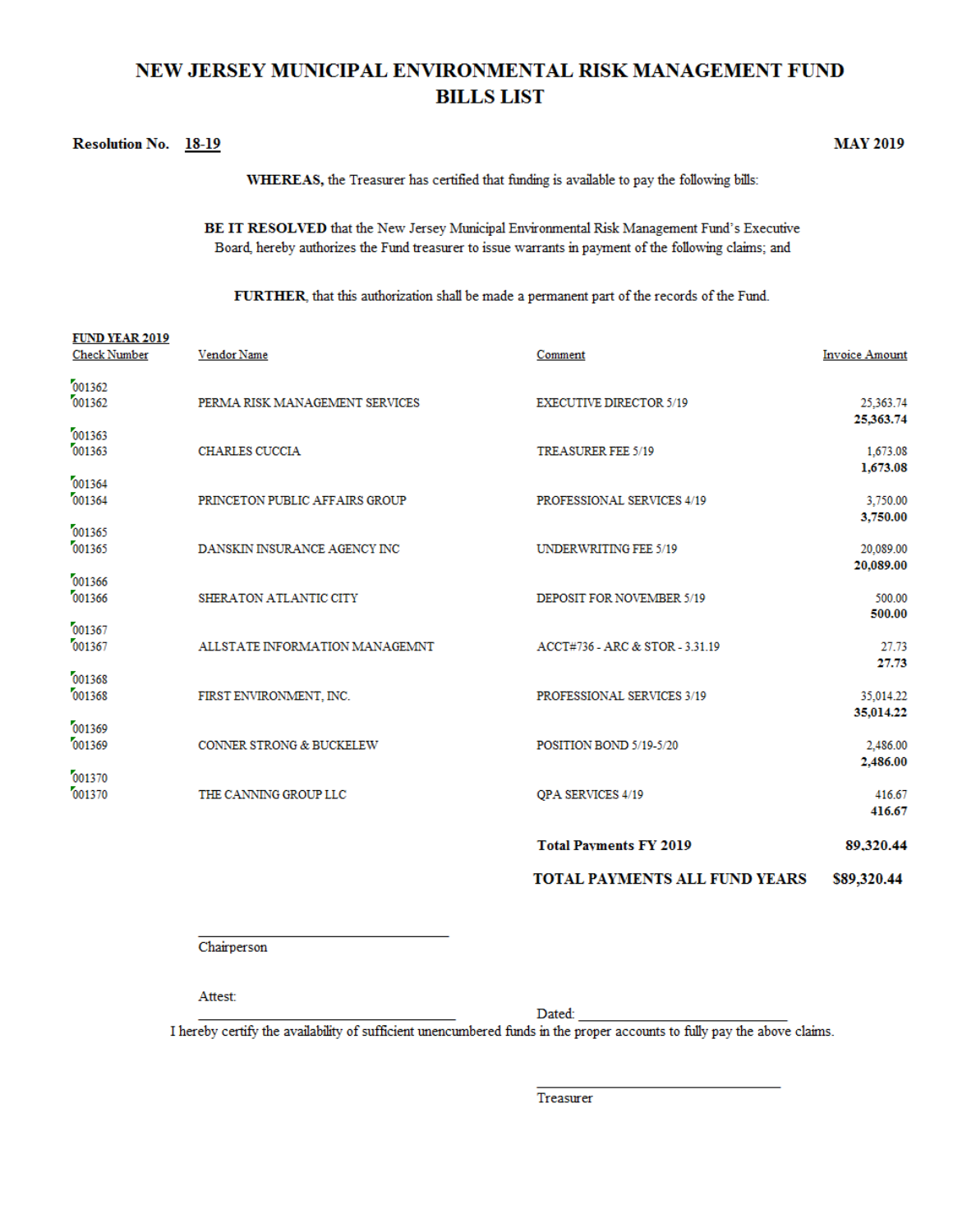# NEW JERSEY MUNICIPAL ENVIRONMENTAL RISK MANAGEMENT FUND **BILLS LIST**

#### Resolution No. 19-19

**JUNE 2019** 

WHEREAS, the Treasurer has certified that funding is available to pay the following bills:

BE IT RESOLVED that the New Jersey Municipal Environmental Risk Management Fund's Executive Board, hereby authorizes the Fund treasurer to issue warrants in payment of the following claims; and

FURTHER, that this authorization shall be made a permanent part of the records of the Fund.

| <b>FUND YEAR 2018</b><br><b>Check Number</b> | Vendor Name                                                      | Comment                                        | <b>Invoice Amount</b>           |
|----------------------------------------------|------------------------------------------------------------------|------------------------------------------------|---------------------------------|
| 001371<br>001371                             | NISIVOCCIA & COMPANY                                             | 2018 AUDIT                                     | 15,958.00<br>15,958.00          |
|                                              |                                                                  | <b>Total Payments FY 2018</b>                  | 15,958.00                       |
| <b>FUND YEAR 2019</b><br><b>Check Number</b> | Vendor Name                                                      | Comment                                        | <b>Invoice Amount</b>           |
| 001372<br>001372<br>001372                   | PERMA RISK MANAGEMENT SERVICES<br>PERMA RISK MANAGEMENT SERVICES | POSTAGE 4/19<br><b>EXECUTIVE DIRECTOR 6/19</b> | 3.00<br>25,363.74               |
| 001373<br>001373                             | <b>CHARLES CUCCIA</b>                                            | TREASURER FEE 6/19                             | 25,366.74<br>1,673.08           |
| 001374<br>001374                             | PRINCETON PUBLIC AFFAIRS GROUP                                   | PROFESSIONAL SERVICES 5/19                     | 1,673.08<br>3,750.00            |
| 001375<br>001375                             | DANSKIN INSURANCE AGENCY INC                                     | UNDERWRITING FEE 6/19                          | 3,750.00<br>20,089.00           |
| 001376<br>001376                             | ALLSTATE INFORMATION MANAGEMNT                                   | ACCT#736 - ARC & STOR - 4.30.19                | 20,089.00<br>27.73              |
| 001377<br>001377                             | FIRST ENVIRONMENT, INC.                                          | PROFESSIONAL SERVICES 4/19                     | 27.73<br>36,774.15<br>36,774.15 |
|                                              |                                                                  | <b>Total Payments FY 2019</b>                  | 87,680.70                       |

TOTAL PAYMENTS ALL FUND YEARS \$103,638.70

Chairperson

Attest:

Dated:

I hereby certify the availability of sufficient unencumbered funds in the proper accounts to fully pay the above claims.

Treasurer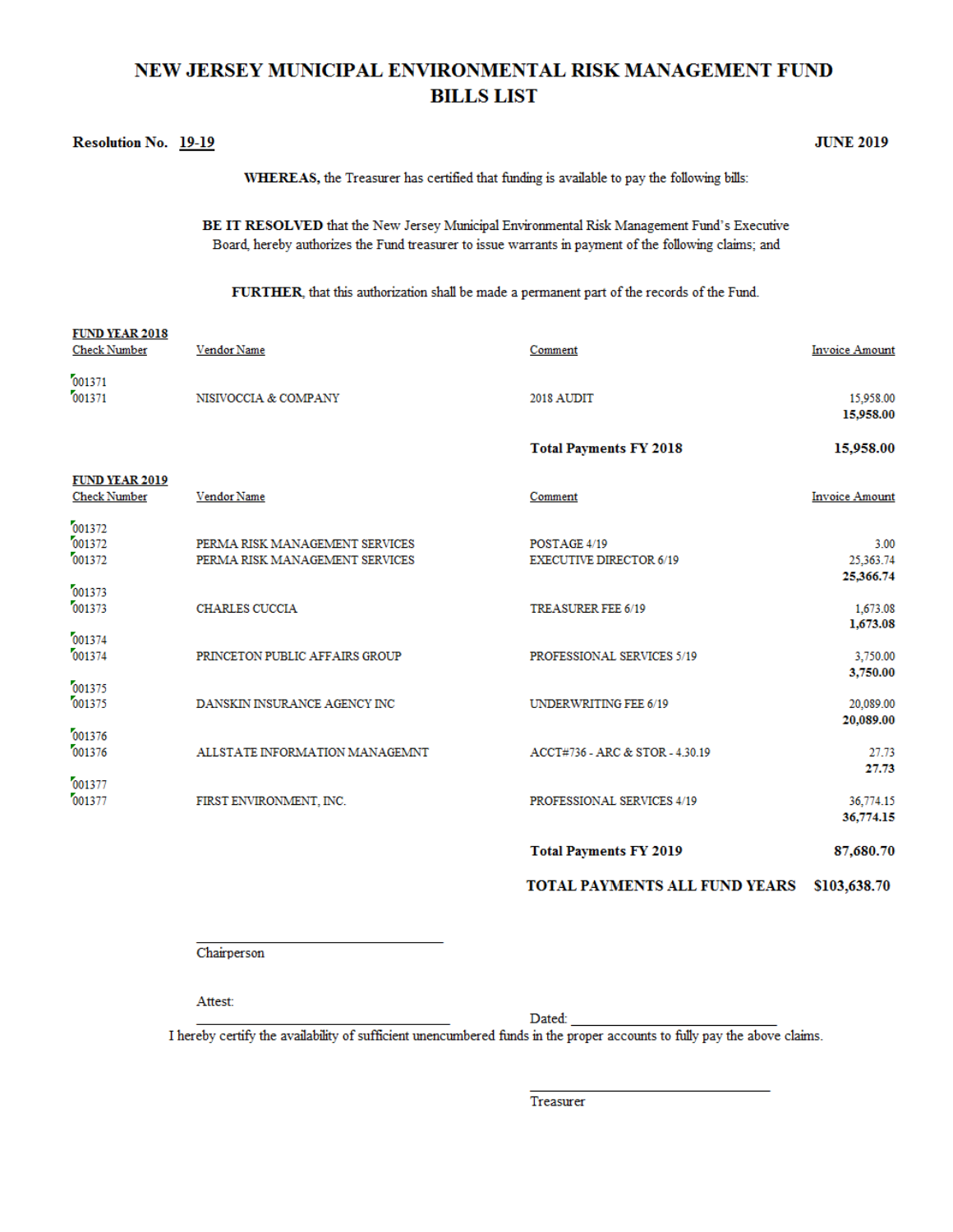#### **New Jersey Municipal Environmental Risk Management Fund**

#### **Resolution #20-19**

## **Resolution of Certification Annual Audit Report for Period Ending December 31, 2018**

 **WHEREAS**, N.J.S.A. 40A:5-4 requires the governing body of every local unit to have made an annual audit of its books, accounts and financial transactions, and

 **WHEREAS,** the Annual Report of Audit for the year 2018 has been filed by the appointed Fund Auditor with the Secretary of the Fund as per the requirements of N.J.S.A. 40A:5-6 and N.J.S.A. 40A:10-36, and a copy has been received by each Fund Commissioner, and

 **WHEREAS,** the Local Finance Board of the State of New Jersey is authorized to prescribe reports pertaining to the local fiscal affairs, as per R.S. 52:27BB-34, and

 **WHEREAS,** the Local Finance Board has promulgated a regulation requiring that the Fund Commissioners of the Fund shall, by resolution, certify to the Local Finance Board of the State of New Jersey that all Fund Commissioners have reviewed, as a minimum, the sections of the annual audit entitled:

 General Comments and Recommendations

and

 **WHEREAS,** the Fund Commissioners have personally reviewed, as a minimum, the Annual Report of Audit, and specifically the sections of the Annual Audit entitled:

 General Comments and Recommendations

as evidenced by the group affidavit form of the Fund Commissioners.

 **WHEREAS,** such resolution of certification shall be adopted by the Fund Commissioners no later than forty-five days after the receipt of the annual audit, as per the regulations of the Local Finance Board, and

 **WHEREAS,** all Fund Commissioners have received and have familiarized themselves with, at least, the minimum requirements of the Local Finance Board of the State of New Jersey, as stated aforesaid and have subscribed to the affidavit, as provided by the Local Finance Board, and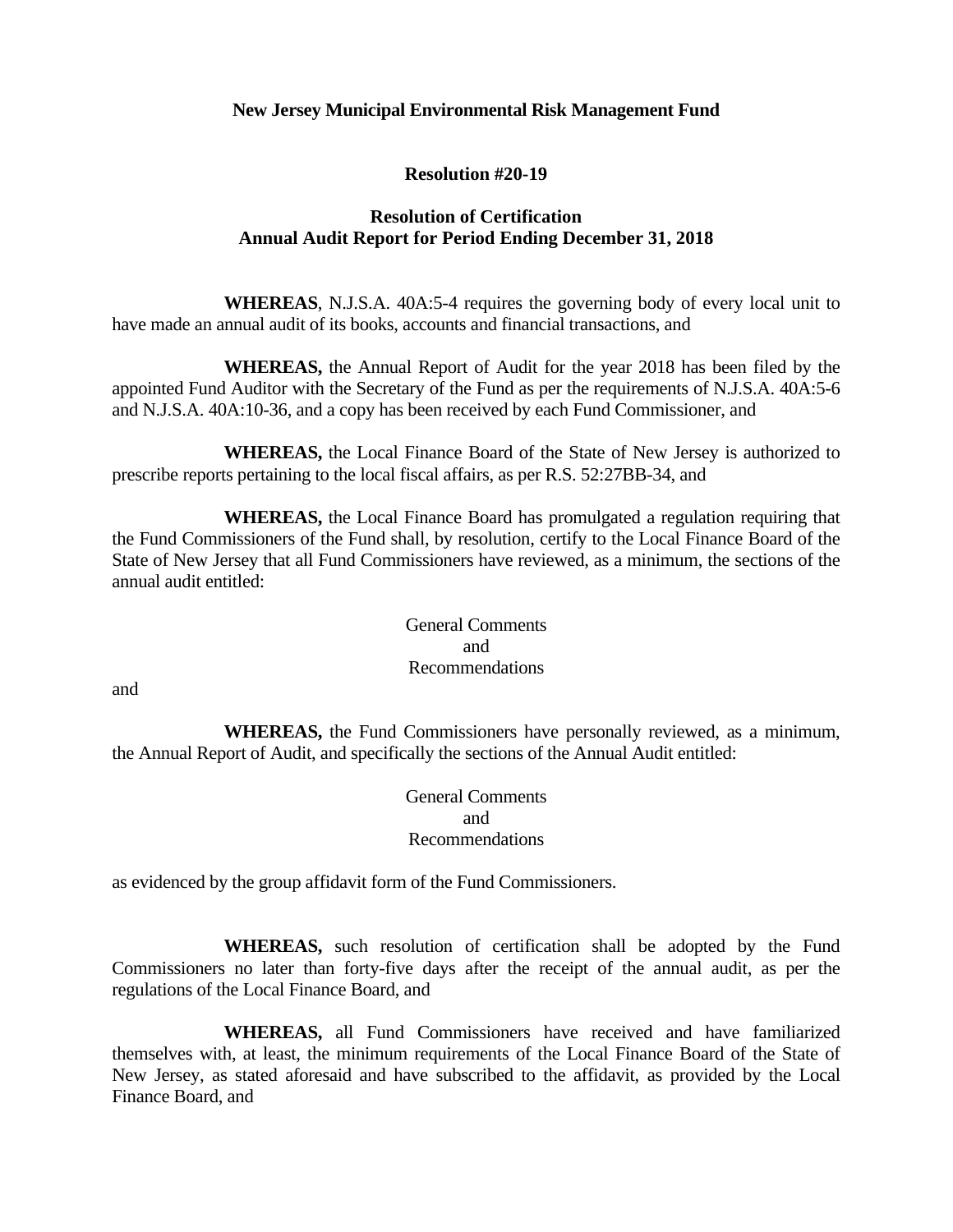**WHEREAS,** failure to comply with the promulgations of the Local Finance Board of the State of New Jersey may subject the Fund Commissioners to the penalty provisions of R.S. 52:27BB-52 - to wit:

> R.S. 52:27BB-52 - "A local officer or member of a local governing body who, after a date fixed for compliance, fails or refuses to obey an order of the director (Director of Local Government Services), under the provisions of this Article, shall be guilty of a misdemeanor and, upon conviction, may be fined not more than one thousand dollars (\$1,000.00) or imprisoned for not more than one year, or both, in addition shall forfeit his office."

 **NOW, THEREFORE, BE IT RESOLVED,** that the Fund Commissioners of the **New Jersey Municipal Environmental Risk Management Fund**, hereby state that they have complied with the promulgation of the Local Finance Board of the State of New Jersey, dated July 30, 1968, and does hereby submit a certified copy of this resolution and the required affidavit to said Board to show evidence of said compliance.

# **I HEREBY CERTIFY THAT THIS IS A TRUE COPY OF THE**

## **RESOLUTION PASSED AT THE MEETING HELD ON**: June 5, 2019